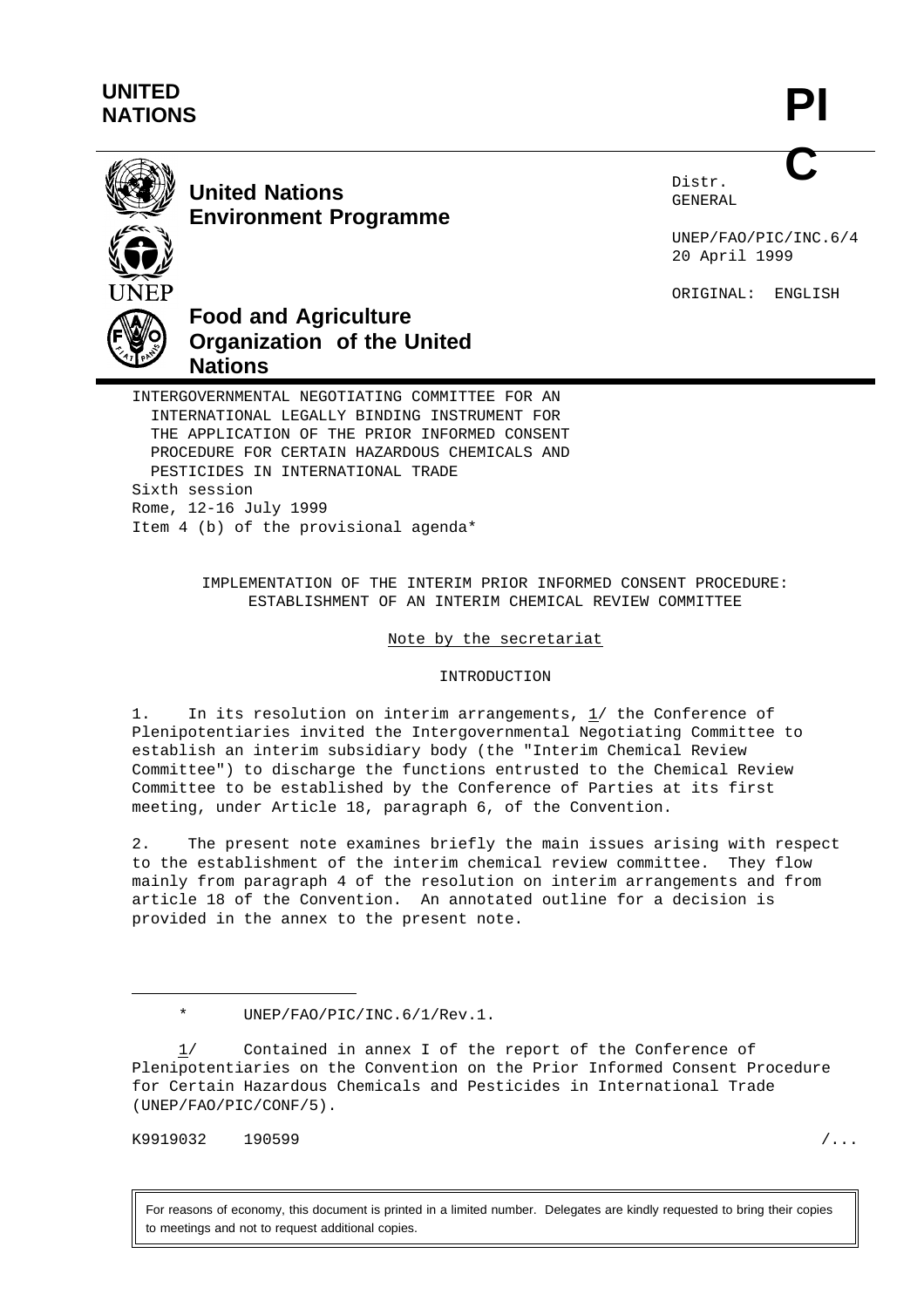UNEP/FAO/PIC/INC.6/4 Page 2

3. Since the existence of an interim chemical review committee is essential to the functioning of the interim prior informed consent (PIC) procedure, the Intergovernmental Negotiating Committee may wish to consider the establishment of this committee as a priority issue at the current session.

#### I. FUNCTIONS OF THE INTERIM CHEMICAL REVIEW COMMITTEE

4. In its resolution on interim arrangements, the Conference of Plenipotentiaries invited the Committee to establish an interim subsidiary body to discharge the functions entrusted to the subsidiary body to be established under Article 18, paragraph 6, of the Convention.

5. The functions entrusted by the Convention to the Chemical Review Committee are:

(a) To make recommendations on the inclusion of banned or severely restricted chemicals (Article 5, paragraph 6):

"The Chemical Review Committee shall review the information provided in such notifications and, in accordance with the criteria set out in Annex II, recommend to the Conference of the Parties whether the chemical in question should be made subject to the Prior Informed Consent Procedure and, accordingly, be listed in Annex III";

(b) To make recommendations on the inclusion of severely hazardous pesticide formulations (Article 6, paragraph 5):

"The Chemical Review Committee shall review the information provided in the proposal and the additional information collected and, in accordance with the criteria set out in part 3 of Annex IV, recommend to the Conference of the Parties whether the severely hazardous pesticide formulation in question should be made subject to the Prior Informed Consent Procedure and, accordingly, be listed in Annex III";

(c) To prepare draft decision guidance documents for chemicals recommended for inclusion in Annex III (Article 7, paragraph 1):

"For each chemical that the Chemical Review Committee has decided to recommend for listing in Annex III, it shall prepare a draft decision guidance document. The decision guidance document should, at a minimum, be based on the information specified in Annex I, or, as the case may be, Annex IV, and include information on uses of the chemical in a category other than the category for which the final regulatory action applies";

(d) To make recommendations on the removal of chemicals from Annex III and the revision of decision guidance documents (Article 9, paragraph 2):

/...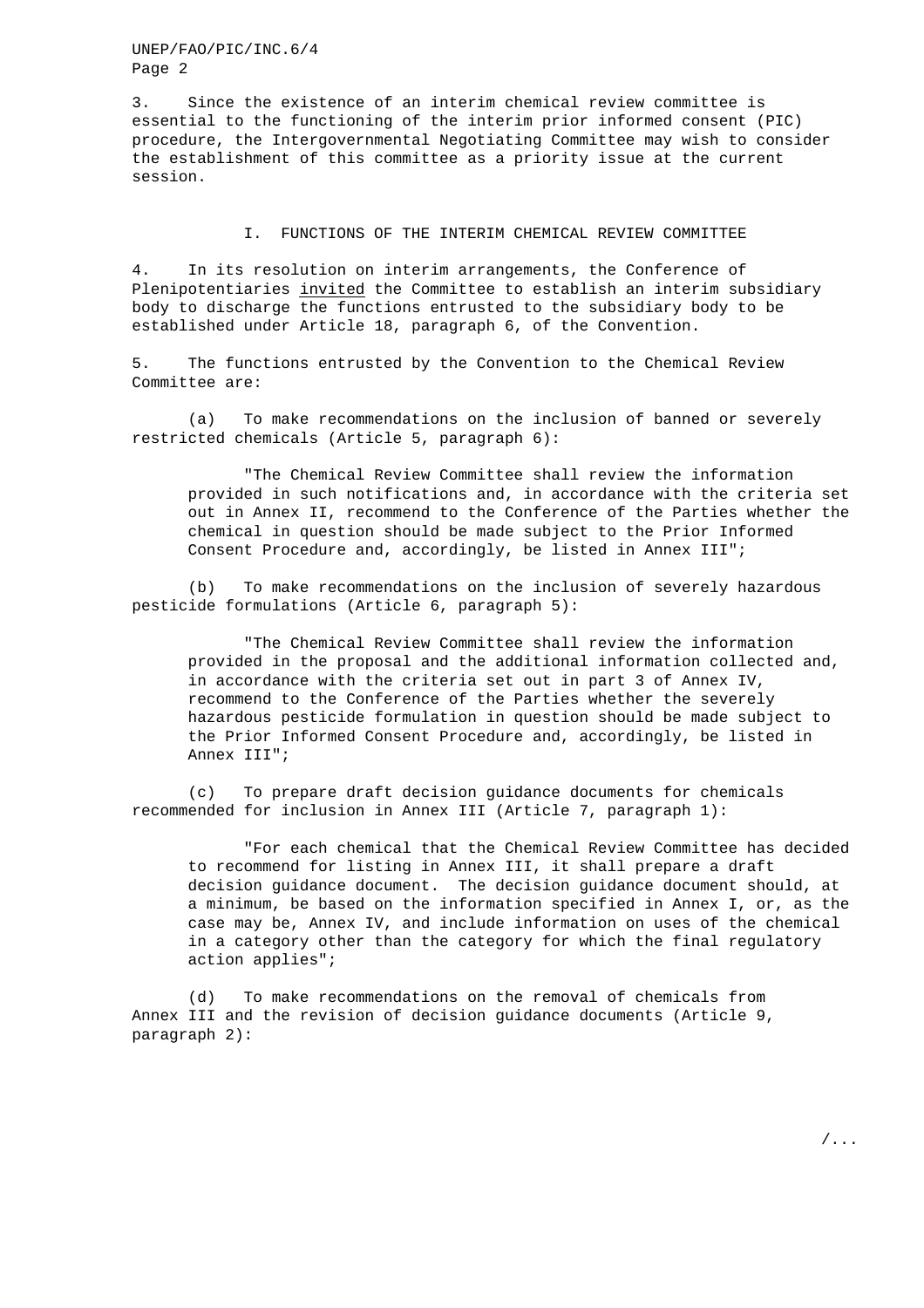"The Chemical Review Committee shall review the information it receives under paragraph 1. For each chemical that the Chemical Review Committee decides, in accordance with the relevant criteria in Annex II or, as the case may be, Annex IV, to recommend for removal from Annex III, it shall prepare a revised draft decision guidance document."

### II. ESTABLISHING THE INTERIM CHEMICAL REVIEW COMMITTEE

6. Article 18, paragraph 6, of the Convention provides the following guidance to the Conference of Parties with respect to the establishment of the Chemical Review Committee once the Convention enters into force, and the Intergovernmental Negotiating Committee may wish to apply these provisions regarding membership, composition and consensus for the Chemical Review Committee, when establishing the Interim Chemical Review Committee:

"(a) The members of the Chemical Review Committee shall be appointed by the Conference of the Parties. Membership of the Committee shall consist of a limited number of government-designated experts in chemicals management. The members of the Committee shall be appointed on the basis of equitable geographical distribution, including ensuring a balance between developed and developing Parties;

"(b) The Conference of the Parties shall decide on the terms of reference, organization and operation of the Committee;

"(c) The Committee shall make every effort to make its recommendations by consensus. If all efforts at consensus have been exhausted, and no consensus reached, such recommendation shall as a last resort be adopted by a two-thirds majority vote of the members present and voting."

7. Rule 47, paragraph 3, of the rules of procedure for the meetings of the Intergovernmental Negotiating Committee (UNEP/FAO/PIC/INC.1/10, annex I) provides that the rules of procedure also apply to subsidiary organs, subject to such modifications as the Parties may decide upon in the light of proposals by the subsidiary organ concerned.

### III. SUGGESTED ACTION BY THE INTERGOVERNMENTAL NEGOTIATING COMMITTEE

8. The Intergovernmental Negotiating Committee may wish, at its sixth session, to establish an interim subsidiary body to discharge the functions entrusted to the subsidiary body to be established under article 18, paragraph 6, of the Convention. An annotated outline for a decision that, together with the rules of procedure, establishes the terms of reference, organization and operation of the interim subsidiary body is provided in the annex to the present note.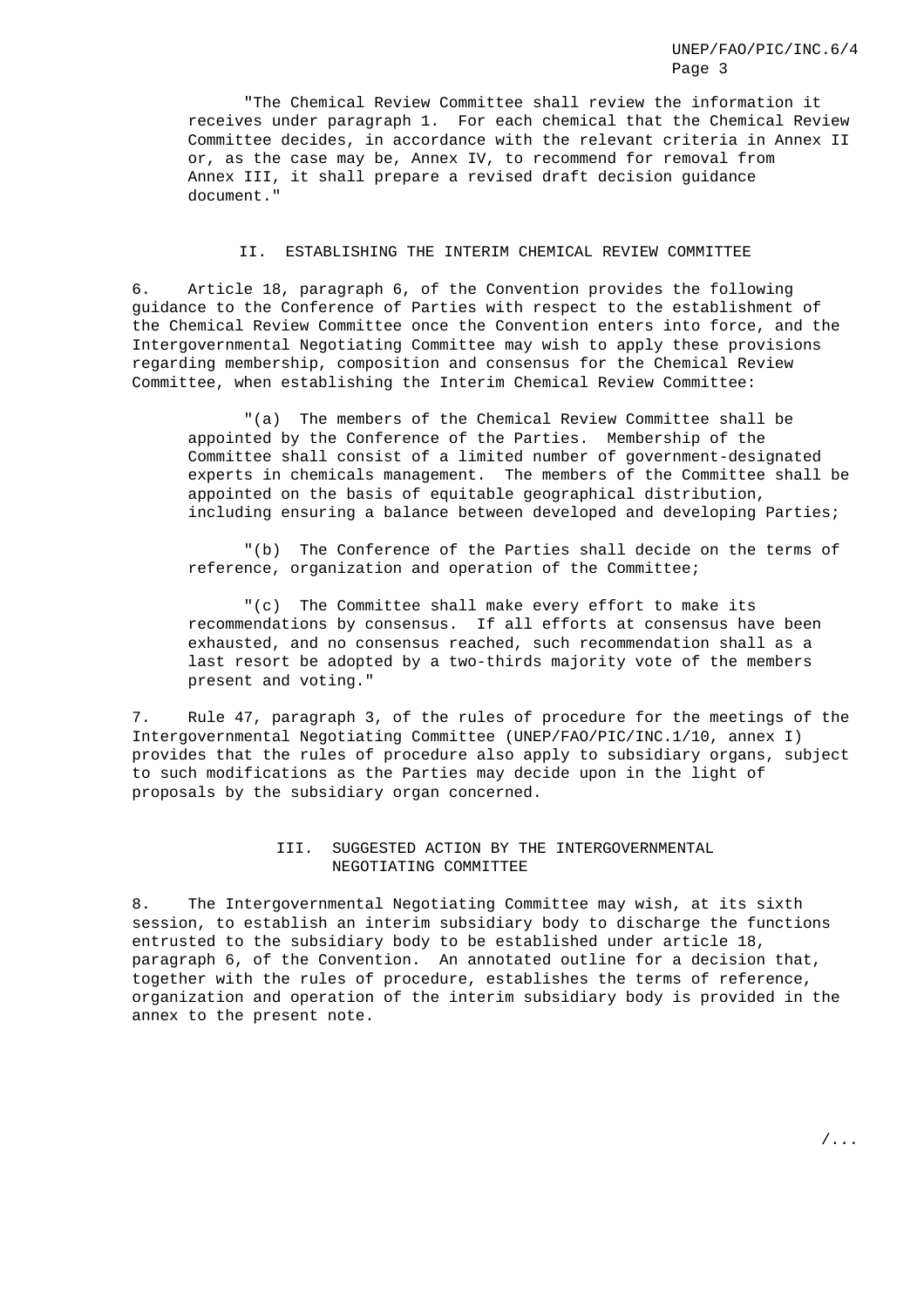#### Annex

#### ANNOTATED OUTLINE FOR A DECISION ESTABLISHING AN INTERIM CHEMICAL REVIEW COMMITTEE

#### The Intergovernmental Negotiating Committee,

Recalling the resolution on interim arrangements adopted by the Conference of Plenipotentiaries on the Convention on the Prior Informed Consent Procedure for Certain Hazardous Chemicals and Pesticides in International Trade, which, in its paragraph 4, invited the Committee to establish an interim subsidiary body to discharge the functions entrusted to the subsidiary body to be established under Article 18, paragraph 6, of the Convention,

Recalling also Article 18, paragraph 6, of the Convention, which provides that the Conference of the Parties shall, at its first meeting, establish a subsidiary body, to be called the Chemical Review Committee, for the purposes of performing the functions assigned to that Committee by this Convention,

1. Decides to establish a subsidiary body, 2/ to be called the Interim Chemical Review Committee, composed of [nn] 3/ members appointed by the Intergovernmental Negotiating Committee on the following basis: 4/ [...]

2. Decides that the interim Chemical Review Committee shall meet for the first time in [..] and every [year] thereafter, approximately six months before each session of the Intergovernmental Negotiating Committee, and that the languages of the meetings shall be [English, French and Spanish]; 5/

3/ Article 18, paragraph 6 (a), provides inter alia, that the Chemical Review Committee shall consist of a "limited number of governmentdesignated experts in chemicals management".

4/ Article 18, paragraph 6 (a), provides, inter alia, that the Chemical Review members of the Committee shall be appointed on the basis of equitable geographical distribution, including ensuring a balance between developed and developing Parties.

5/ The estimated operating costs of the Interim Chemical Review Committee are based on its holding one meeting a year, using three working languages.

<sup>2/</sup> Rule 47 of the rules of procedure for meetings of the Intergovernmental Negotiating Committee provides for the Parties to establish subsidiary organs. It also provides that the rules of procedure of subsidiary organs shall be those of the meetings of the Committee, as appropriate, subject to such modifications as the Parties may decide upon in the light of proposals of the subsidiary organs concerned.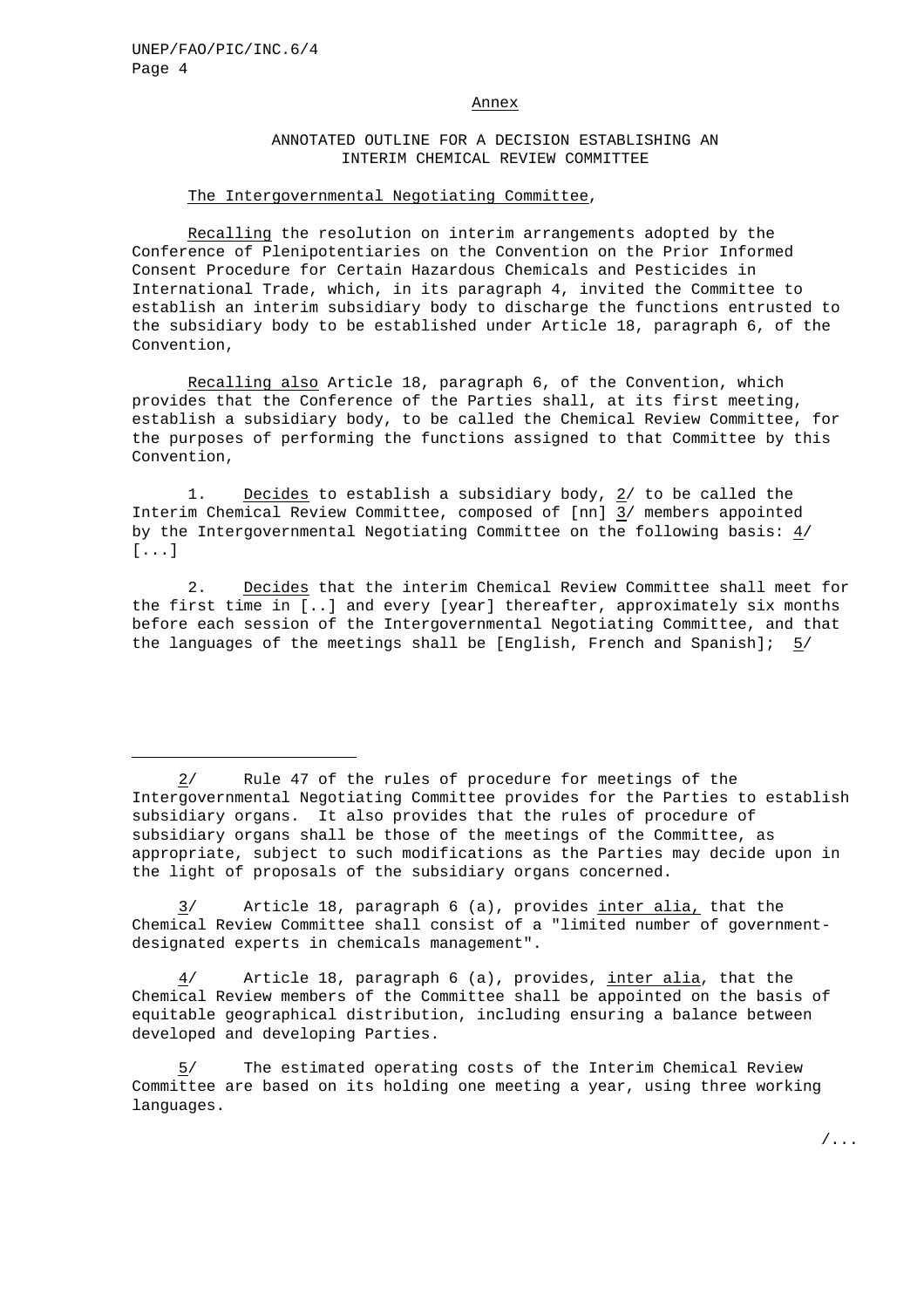3. Decides 6/ that the Interim Chemical Review Committee shall make every effort to make its recommendations by consensus. If all efforts at consensus have been exhausted, and no consensus reached, such recommendation shall as a last resort be adopted by a two-thirds majority vote of the members present and voting;

4. Decides that the Interim Chemical Review Committee, consistent with the provisions of the Convention, particularly its Articles 5, 6, 7 and 9, shall have the following main functions and responsibilities: 7/

(a) Making recommendations on the inclusion of banned and severely restricted chemicals: reviewing the information provided in notifications of final regulatory actions and, in accordance with the criteria set out in Annex II of the Convention, recommending to the Intergovernmental Negotiating Committee 8/ whether the chemical in question should be made subject to the interim PIC procedure;  $9/$ 

(b) Making recommendations on the inclusion of severely hazardous pesticide formulations: reviewing the information provided in proposals for the inclusion of a severely hazardous pesticide formulation in the interim PIC procedure and, in accordance with the criteria set out in part 3 of Annex IV of the Convention, recommending to the Intergovernmental Negotiating Committee whether the chemical in question should be made subject to the interim PIC procedure;

(c) Preparing draft decision guidance documents: for each chemical that the Interim Chemical Review Committee has decided to recommend to be made subject to the interim PIC procedure, preparing a draft decision guidance document. The decision guidance document should, as a minimum, be based on the information specified in Annex I of the Convention or, as the case may be, Annex IV, and include information on uses of the chemical in a category other than the category for which the final regulatory action applies;

6/ The text in this paragraph is the same as the relevant provision on consensus in paragraph 6 (c) of Article 18 of the Convention.

7/ The responsibilities described in this part of the decisions are the same as those which the Convention entrusts to the Chemical Review Committee, changed as necessary to reflect the procedure during the interim period.

8/ In its resolution on interim arrangements, the Conference of Plenipotentiaries decided that the Intergovernmental Negotiating Committee shall decide, between the date on which the Convention is opened for signature and the date of its entry into force, on the inclusion of any additional chemicals under the interim PIC procedure in accordance with the provisions of Articles 5, 6, 7, and 22 of the Convention.

9/ In the resolution on interim arrangements, the Conference of Plenipotentiaries decided to change the voluntary PIC procedure to bring it into line with the procedure established by the Convention. The voluntary PIC procedure with these changes is hereinafter referred to as the "interim PIC procedure".